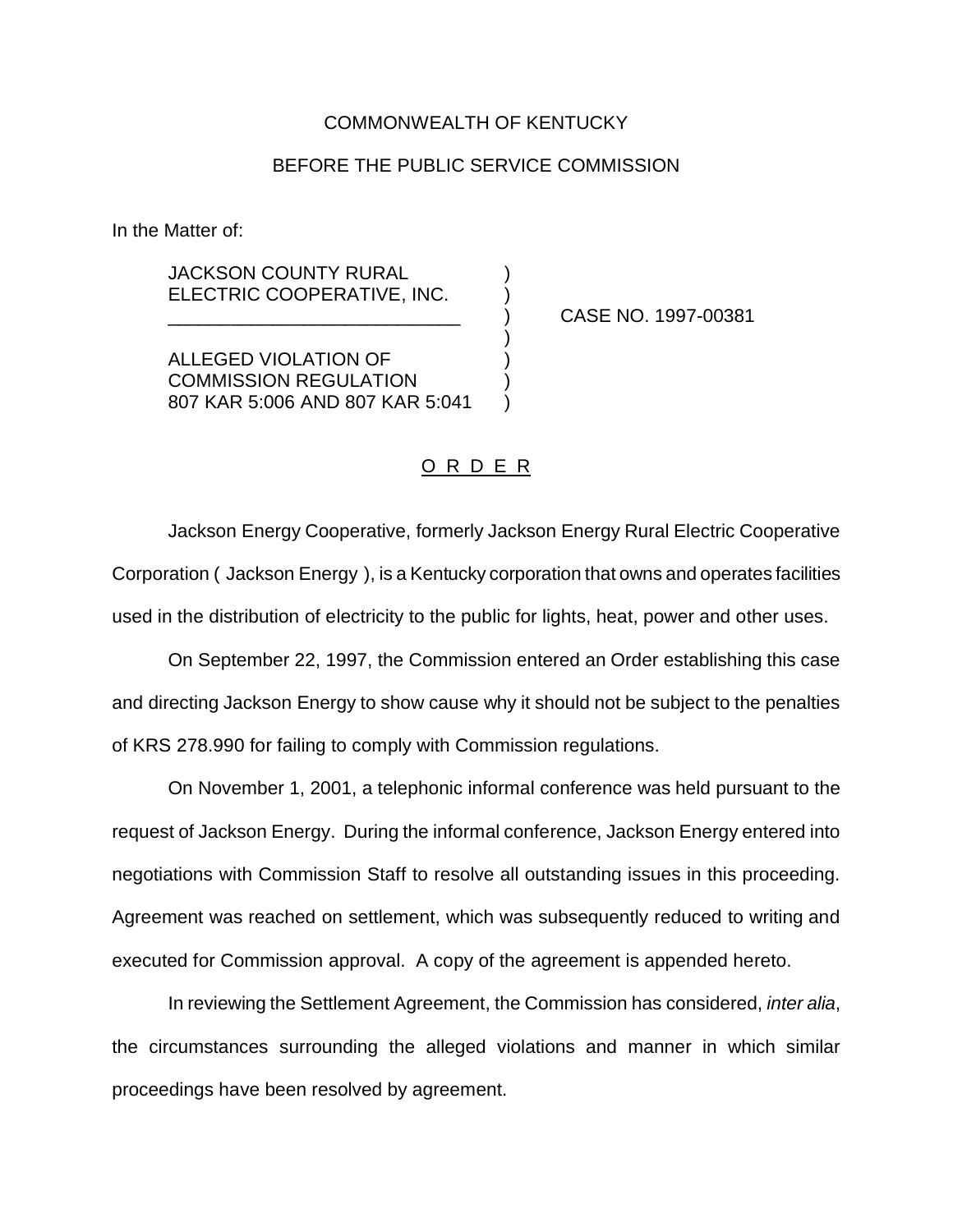The Commission finds that the Settlement Agreement is in accordance with the law, does not violate any regulatory principle, results in a reasonable resolution of this case, and is in the public interest.

IT IS THEREFORE ORDERED that:

1. No formal hearing shall be held in this case.

2. The Settlement Agreement, appended hereto, is incorporated into this Order as if fully set forth herein.

3. The terms and conditions set forth in the Settlement Agreement are adopted and approved.

4. Upon the payment of the penalty as set out in paragraph 1 of the Settlement Agreement, this case shall be removed from the Commission s docket.

Done at Frankfort, Kentucky, this 12<sup>th</sup> day of February, 2002.

By the Commission

ATTEST:

Deleasch Euersde for<br>Thomas M. Darmon

**Executive Directo**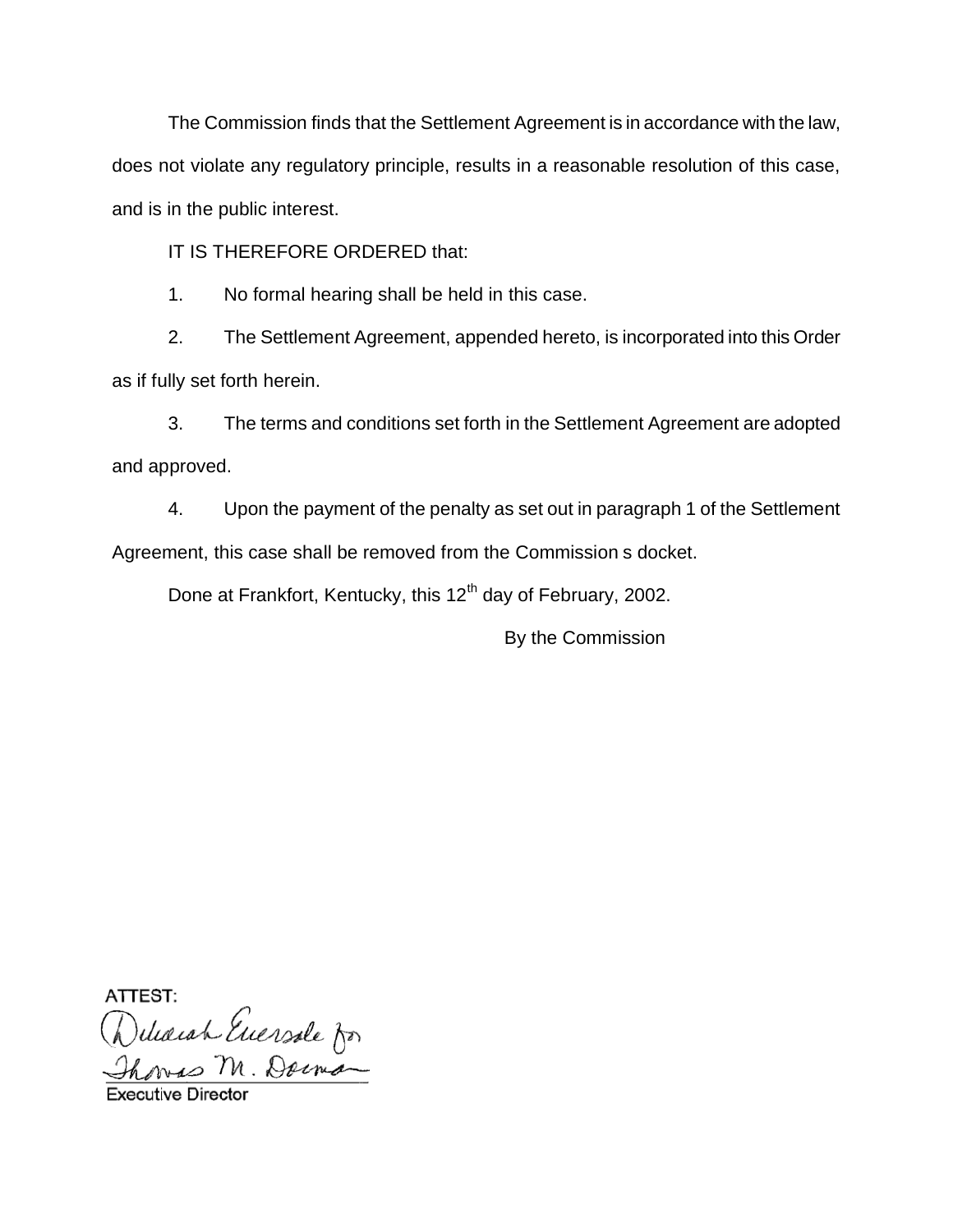# **APPENDIX**

## APPENDIX TO AN ORDER OF THE

## KENTUCKY PUBLIC SERVICE COMMISSION

IN CASE NO. 1997-00381

DATED

February 12, 2002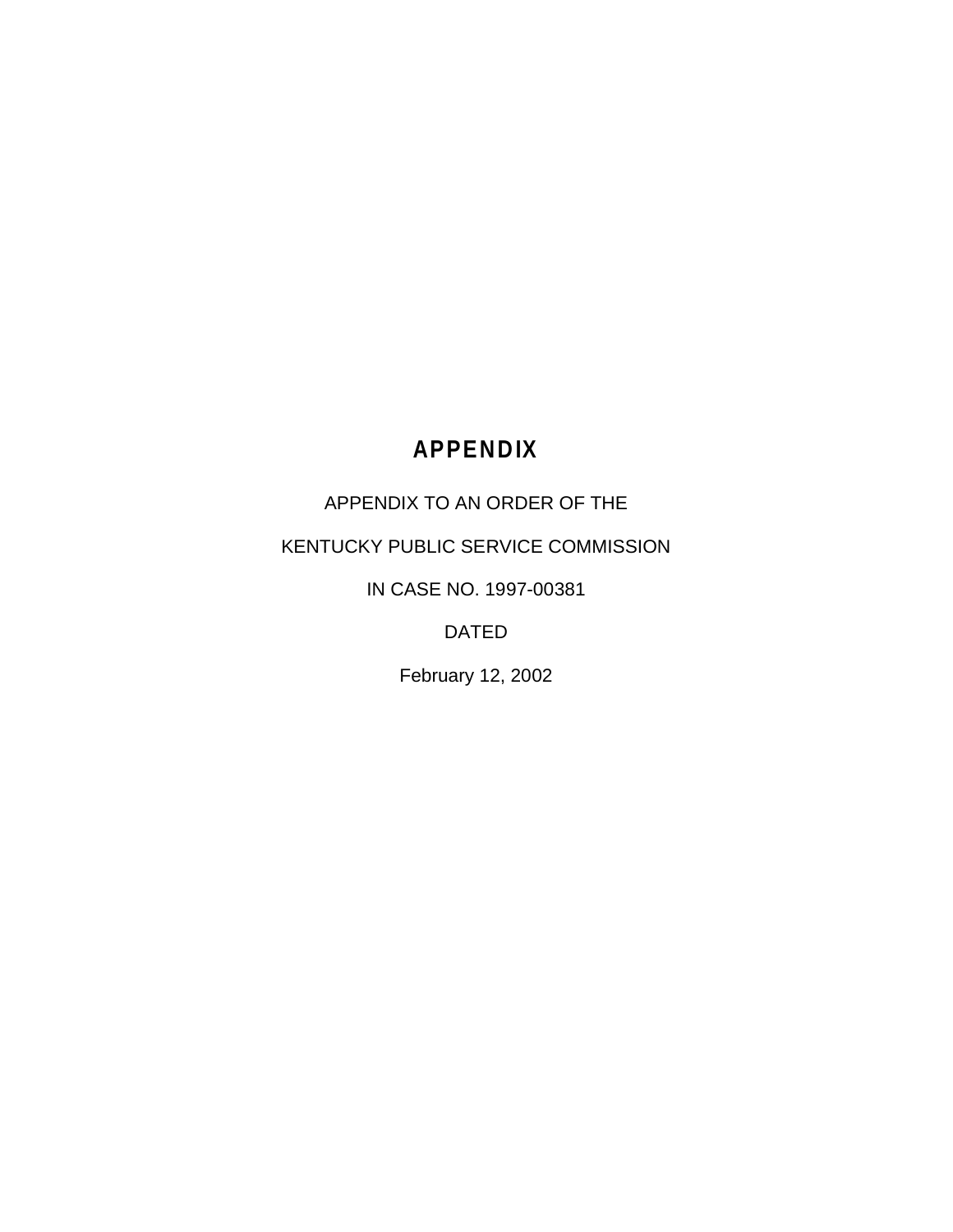### COMMONWEALTH OF KENTUCKY

#### BEFORE THE PUBLIC SERVICE COMMISSION

In the Matter of:

#### JACKSON COUNTY RURAL ELECTRIC COOPERATIVE, INC.

CASE NO. 97-381

#### ALLEGED VIOLATION OF COMMISSION REGULATION 807 KAR 5:006 AND 807 KAR  $5:041$

#### NOTICE OF FILING AND MOTION FOR APPROVAL OF SETTLEMENT AGREEMENT

Jackson Energy Cooperative, formerly Jackson County Rural Electric Cooperative Corporation and Commission Staff give notice of their filing of their Settlement Agreement in the above-styled proceeding and move the Commission for its approval.

J. Warren Keller Taylor, Keller & Dunaway, PLLC 802 North Main Street Post Office Box 905 London, KY 40743-0905 ATTORNEY FOR JACKSON ENERGY COOPERATIVE

Paul Shapiro Public Service Commission. 211 Sower Building P.O. Box 615 Frankfort, KY 40602-0615 ATTORNEY FOR PUBLIC SERVICE COMMISSION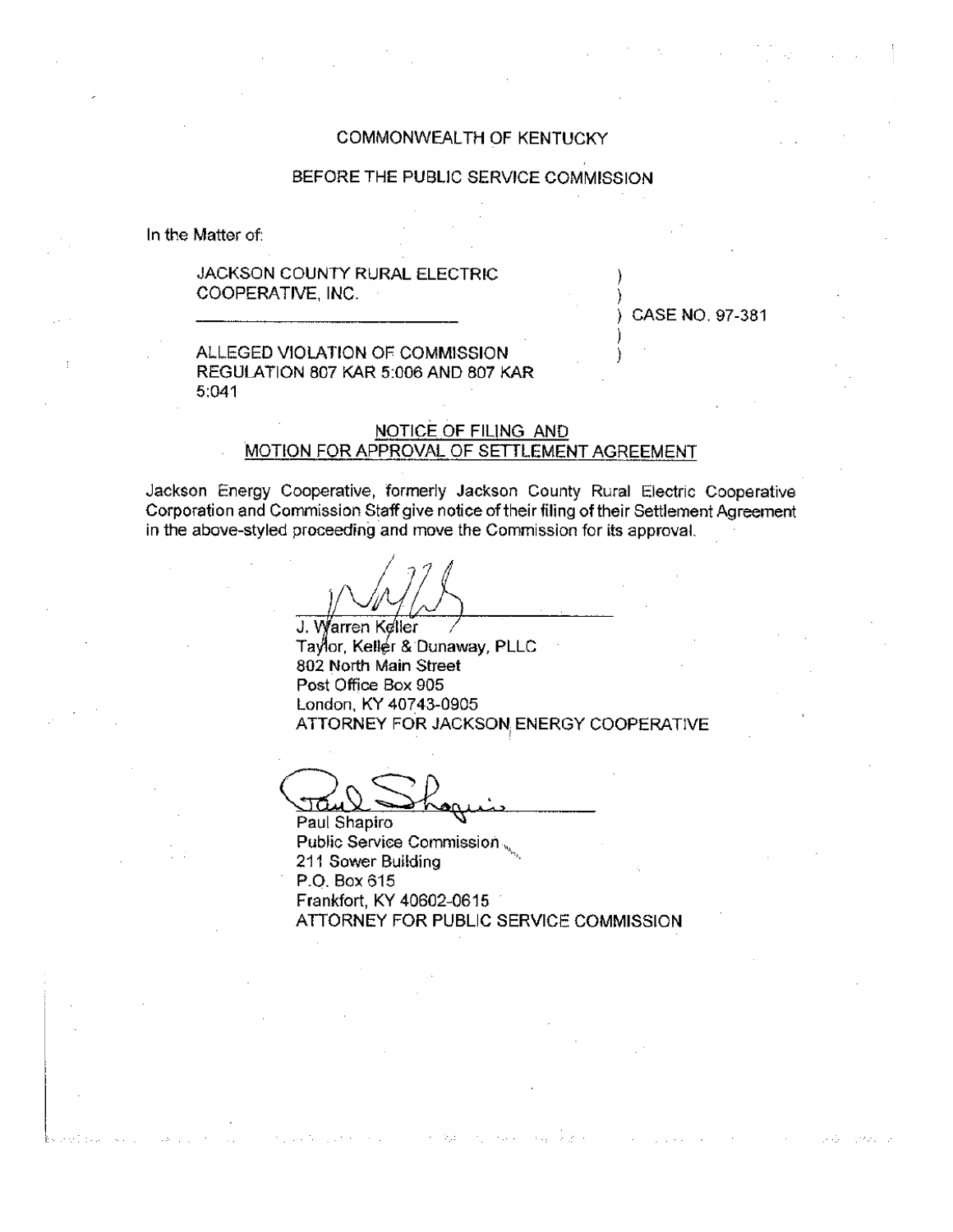#### COMMONWEALTH OF KENTUCKY

#### BEFORE THE PUBLIC SERVICE COMMISSION

In the Matter of:

#### JACKSON COUNTY RURAL ELECTRIC COOPERATIVE, INC.

CASE NO. 97-381

ALLEGED VIOLATION OF COMMISSION REGULATION 807 KAR 5:006 AND 807 KAR 5:041

#### SETTLEMENT AGREEMENT

THIS AGREEMENT is made and entered this 11th day of January, 2002, by and between the STAFF OF THE PUBLIC SERVICE COMMISSION OF KENTUCKY ("Commission Staff") and JACKSON ENERGY COOPERATIVE, formerly Jackson County Rural Electric Cooperative Corporation ("Jackson Energy").

#### WITNESSETH:

THAT, WHEREAS, Jackson Energy is a Kentucky corporation that owns and operates facilities used in the distribution of electricity to the public for compensation for light, heat, power and other uses; and,

WHEREAS, on August 20, 1996, an incident occurred near Grey Hawk, Kentucky; and,

WHEREAS, on November 25, 1996, Commission Staff issued a Utility Accident Investigation Report regarding this incident; and,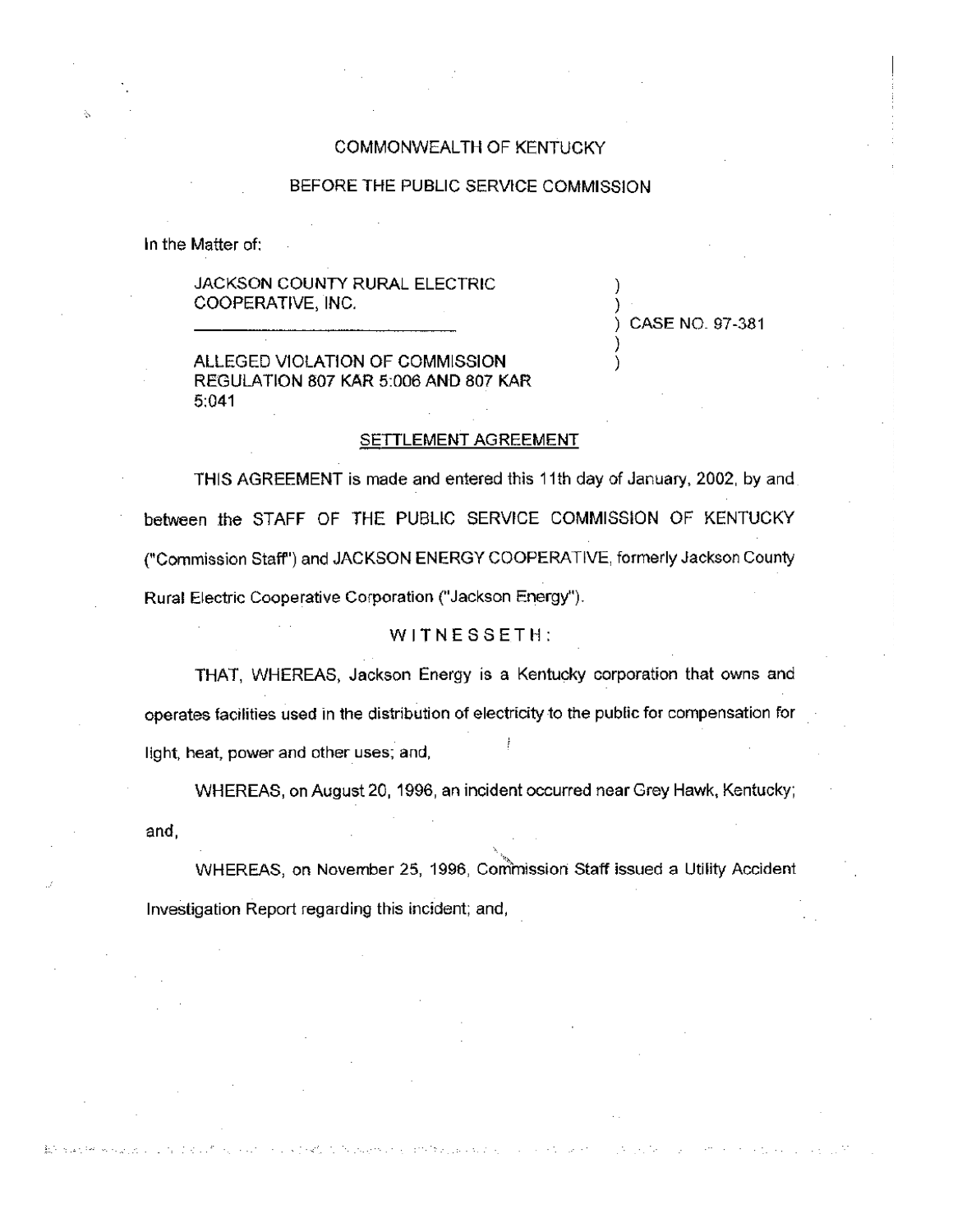WHEREAS, on September 22, 1997, the Public Service Commission entered an order establishing this case and directing Jackson Energy to show cause why it should not be subject to the penalties of KRS 278.990(1) relating to this incident; and,

WHEREAS, on October 14, 1997, Jackson Energy, by counsel, filed its response to the Commission's Order of September 22, 1997; and.

WHEREAS, Jackson Energy and Commission Staff desire to settle the issues raised by this proceeding and have entered into this Settlement Agreement through compromise to settle proceeding.

NOW, THEREFORE, Jackson Energy and Commission Staff agree that:

1. Within 10 days after the entry of an Order approving this Settlement Agreement, Jackson Energy shall pay to the Commonwealth of Kentucky the sum \$3,500. This payment shall be in the form of a cashier's or certified check made payable to Treasurer. Commonwealth of Kentucky, and shall be mailed or delivered to: Office of General Counsel, Public Service Commission of Kentucky, 211 Sower Boulevard, Post Office Box 615, Frankfort, Kentucky 40602.

 $\mathbf{2}$ Jackson Energy acknowledges that NESC Rule 422A(1) requires precautions be taken against contact with energized conductors when setting a pole.

3. Jackson Energy further acknowledges that Section  $619(d)(4)$  of its Safety Manual requires that while setting poles between or near conductors energized above 600 voits, ground wires shall not be attached on the pole higher than 10 feet above the ground.

Nothing contained herein shall be construed as an admission of a willful 4. violation of any statute, administrative regulation or any provision of the NESC nor shall

 $-2-$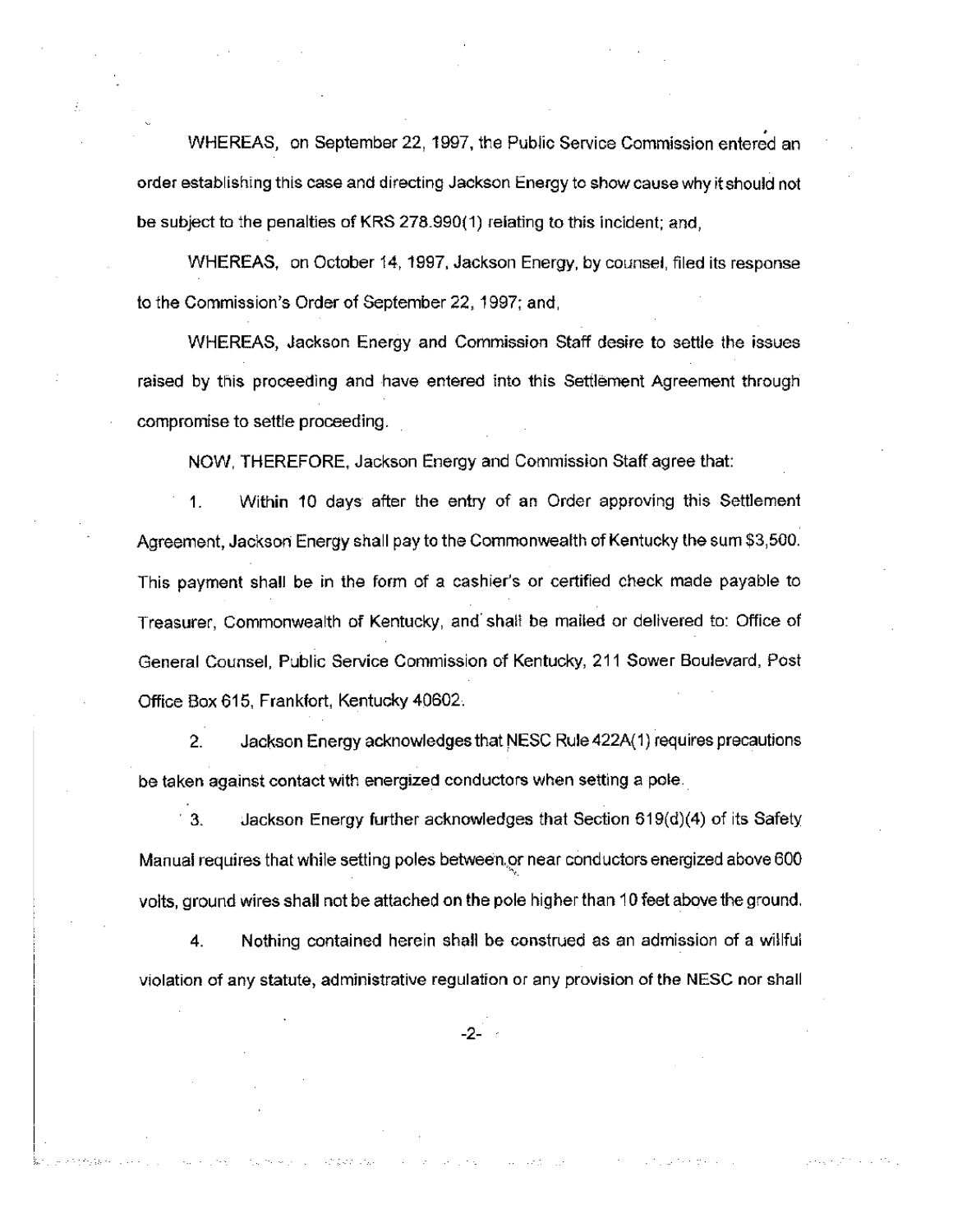the Public Service Commission's acceptance of this agreement be construed as a finding of a willful violation of any statute, administrative regulation or any provision of the NESC.

This Agreement is subject to the acceptance of and approval by the Public 5. Service Commission.

6. If the Public Service Commission fails to accept and approve this Settlement Agreement in its entirety, this proceeding shall go forward and neither the terms of this Settlement Agreement nor any matters raised during settlement negotiations shall be binding on either signatory or be construed against either Jackson Energy or Commission Staff.

 $7<sub>1</sub>$ Commission Staff shall recommend to the Public Service Commission that this Settlement Agreement be accepted and approved.

IN WITNESS WHEREOF, Jackson Energy and Commission Staff have executed this Settlement Agreement the day and year first above written by and through their duly authorized attorneys.

#### JACKSON ENERGY COOPERATIVE

BY:

Warren Keller Ťaylor, Keller & Dunaway, PLLC 802 North Main Street Post Office Box 905 London, KY 40743-0905